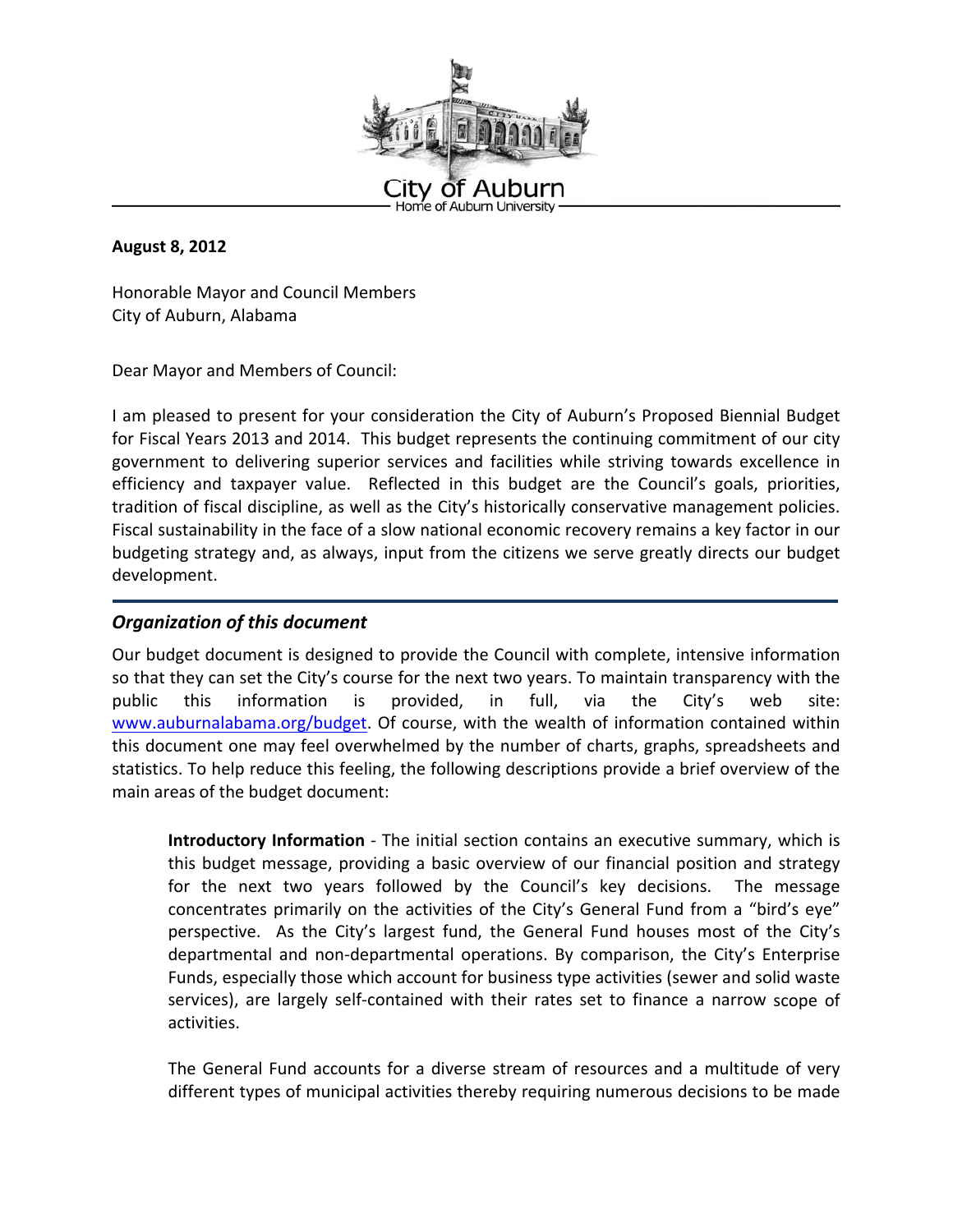on resource allocation. These decisions are influenced by the priorities of our residents, governing body, advisory boards, and management. The budget message not only gives a brief overview of our fiscal health, but also explains how those priorities translate into spending and policy decisions. For more detail on our governmental fund structure, please see the *Description of All Budgeted and Major Funds* on page 96.

**General Information** – This section contains a description of everything that influences our budget process including a combined view of all of our governmental funds. As the budget is guided by several policy, planning, and priority documents, this section contains our financial policies, a description of our budgetary system, Citizen Survey summary, and short and long term goal updates. It also contains the *Financial Overview* (page 74), which gives a much more in‐depth review of our resources and revenues, as well as our debt. Lastly, it contains the City-wide organizational chart and a summary and history of authorized personnel (page 107).

**General Fund** ‐ The largest section of the document, it contains revenue projections, trend analyses, and all of our proposed departmental and non‐departmental expenditures in various presentation formats and at a high level of detail. Since many of our departments operate in different service areas, presented in this section is a program‐level summary (page 119), where the various departments, divisions, and non‐ departmental activities are aggregated into broader categories, such as Parks, Leisure & Culture, Economic Development, and Public Safety. Because this section breaks down all of the various non‐departmental expenditures, such as debt service and support to outside agencies, and combines them in distinct program areas, it gives a realistic picture of "where our money goes" in an easy to understand format. The program areas generally follow the ideals and objectives set forth in the City's Vision and Mission Statements.

**Enterprise Funds** – As mentioned above, our enterprise activities encompass services which are paid for through user fees such as our solid waste and sewer services. Since there is a very narrow set of activities within these funds, and the revenues are restricted to those activities only, the enterprise section stands somewhat independent from the rest of the document. In addition to fund and department-level financial information, also included in this section are *Financing Structure* documents which provide detail on the operation of each fund.

**Other Funds** – These sections contain special revenue funds and debt service funds, which have narrow, purpose-restricted revenue and expenditures, as well as special activity sub-funds of the General Fund which provide for the City's self-insured employee benefit and liability risk retention activities. Also included is information on the Public Park & Recreation Board (PPRB). The Board provides for the operations of the Yarbrough Tennis Center which is a partnership endeavor between the City and Auburn University.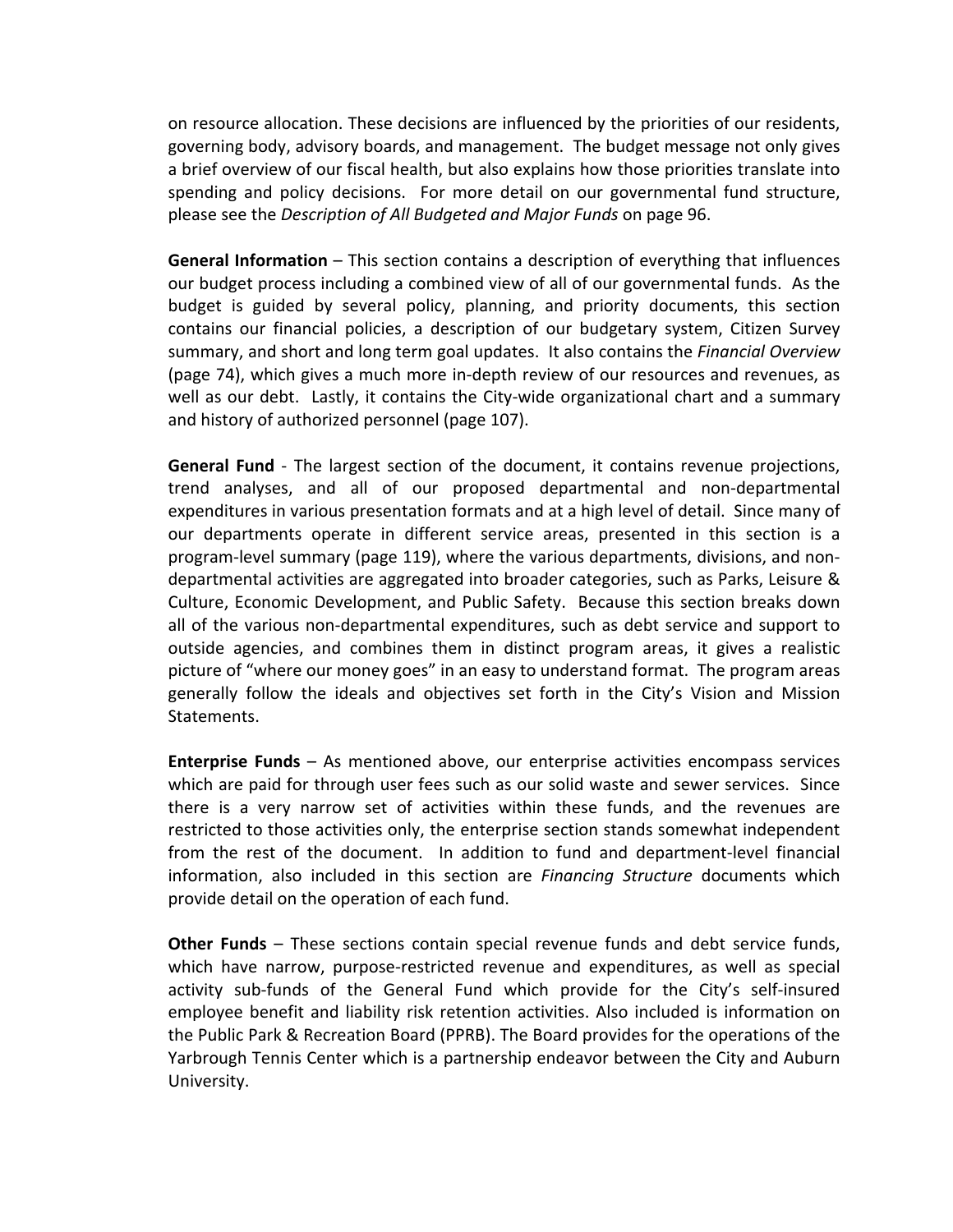**Capital Budgets** – The City's capital spending is outlined, including detail by funding source, project category, and department. The six-year Capital Improvement Plan (CIP) is also presented.

**Reference Information** – This final section contains a variety of community and organizational statistics and data, including schedules and summaries of our taxes and fees.

It is my hope that this document clearly exemplifies our commitment to spending taxpayer resources wisely and in full accordance with the desires and priorities of our residents.

# *A very brief overview of accomplishments of the past biennium…*

The City of Auburn continues to weather a challenging economy with relative strength. Without minimizing the impact of the economic downturn on our residents and their families and businesses, the continued, albeit slow, growth of our diverse local economy has provided a measure of stability in the services our residents have come to expect and on which they depend. We continue to strongly support our schools, successfully recruit major national and international companies, complete large numbers of capital projects and provide excellent municipal services. A brief recap of the progress made towards the priorities of the Council in the last two years in our community follows:

- **Education:** Auburn City Schools (ACS) consistently experiences record enrollment growth each year as parents are drawn to the excellent teachers, facilities, and programming ACS has to offer. ACS broke ground this year on their newest elementary school on the north side of town and has purchased land for a new high school. The City Council provided an additional \$2.5 million in local funding each year to facilitate this growth bringing the annual General Fund appropriation to just over \$9.5 million. We anticipate that establishing a permanent funding mechanism for the schools to ensure continued excellence will be a major focus over the next two years.
- **Economic Development:**  Continued recruitment of progressive, high‐technology manufacturing firms over the past two years will add 1133 new jobs and almost \$254 million in capital investment to our economy. Construction of the final phase of Auburn Technology Park West is underway and will be home to GE Aviation, SiO2 and many other firms. We have forged agreements with several new or expanding



businesses to utilize a unique program of commercial incentives to encourage redevelopment and new projects, including the Shoppes at Cary Creek, home to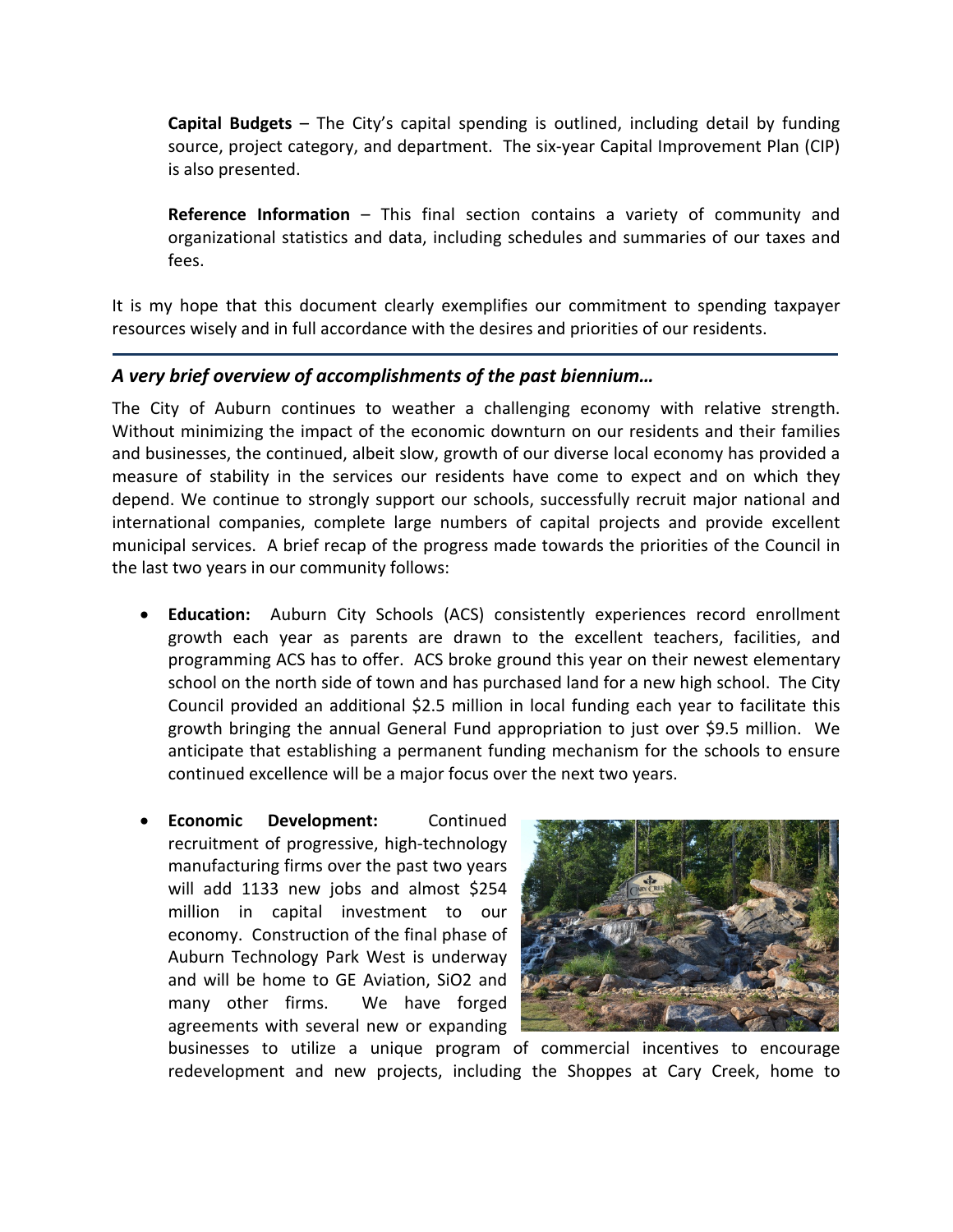Auburn's newest Publix and gateway to Cary Creek Parkway, and future residential and commercial development.

 **Roads & Bridges:** Our commitment to maintaining and improving the City's infrastructure remains high. To that end, the last biennium saw the replacement of the North Donahue Bridge and the roadway widened. Additionally, we allocated \$3.8 million in total resurfacing for the biennium and the last of those resurfacing projects are slated for completion this year. Currently underway is the Hamilton Road reconstruction project where \$1.2 million has been designated to complete this project and includes expanding our bicycle network with new four‐foot bicycle lanes on both sides of the road. Finally, although numerous developers defaulted on their obligations to complete neighborhood infrastructure, the City has been able to recover nearly \$750,000 from liquidated surety bonds and, supplementing with our own funds and crews, we moved 11 subdivisions towards final completion.

Markedly, the achievements listed above are all in addition to our employees continuing to deliver excellent services to our residents on a daily basis. Our Citizen Survey results indicate that Auburn residents remain extremely satisfied with the services we provide and with the value they receive for their tax dollar. To find out more about our accomplishments over the past biennium, please contact the Office of the City Manager.

# *Citizen Survey & Resident Priorities*

Each year, the budget process kicks off with the annual Citizen Survey. The survey provides an opportunity to evaluate resident satisfaction with the services we provide and to gauge citizen



priorities for the investment of their tax dollars and fees. Once again, we were pleased to find that in almost every category measured, the City of Auburn performed well above the national average and, in many cases, set the bar for other communities. Auburn residents continue to feel good about their city as a place to live, work and raise a family. Included in this document on page 23 is the executive summary of the 2012 Annual Citizen Survey which provides an excellent synopsis of our citizens' viewpoints, a

comparison of our city to other cities, and is worth taking time to read. The full text of the report, as well as the presentation of the results, can be found on the City's website at www.auburnalabama.org/survey.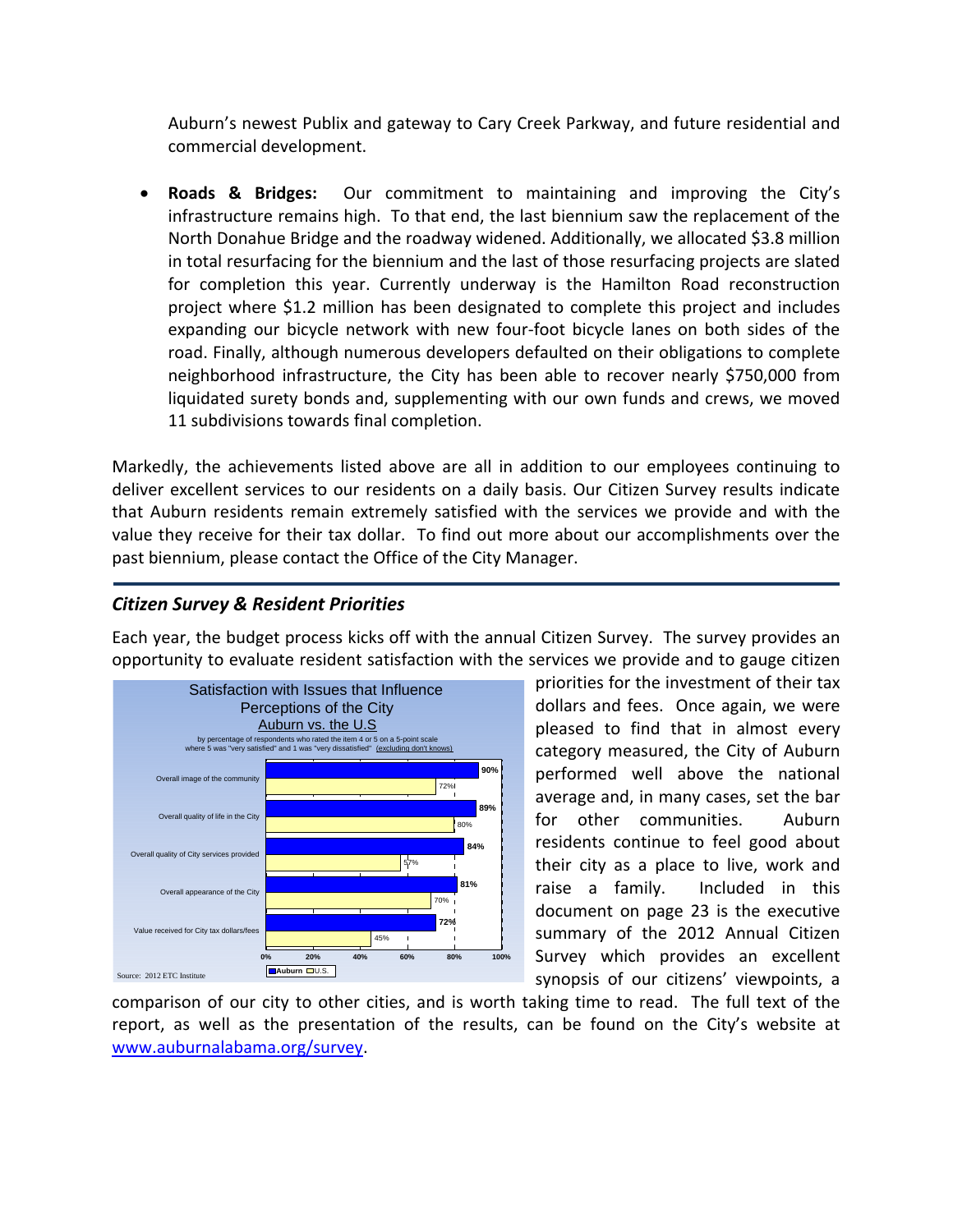In developing the budget, we use the survey tool in several ways. First and foremost, we measure satisfaction trends over time in each service area, both overall and by department/division. This allows us to spot areas of concern and address them before they become problems. Page 28 of this document contains a summary of trends we have monitored over the past seven years. Of note is that over this period, 56 categories showed significant increases in citizen satisfaction, with only one category showing a decrease.

Second, we use the Citizen Survey's Importance/Satisfaction Matrix to determine which projects and services should be emphasized when developing the budget proposal for the next two years. Flow of traffic and congestion management, maintenance of City streets and facilities, police and fire protection, and continued support of Auburn City Schools are the priorities identified by residents, and this budget contains provisions for each. The additional penny of sales tax levied in 2011 has allowed the City to invest in each of these areas at a level which meets these expectations, and, quite frankly, would not be possible without it.

We also utilize the survey to rank specific capital investments. Typically, we use this as an early measure of preference for major projects in advance of the Special Five Mill referendums, or, to reaffirm priorities for projects on the near horizon. Not surprisingly, downtown parking continues to be a high priority, with 61% of residents identifying it as the highest priority project. Earlier this week, staff delivered a presentation on our plans for the first phase of the downtown parking project and we have proposed funding for a comprehensive downtown redevelopment plan with parking as a major focus; this is discussed in more detail later in this message. Sixty percent of residents identified road reconstruction and resurfacing also as a high priority project. As a result, resurfacing expenditures have reached their highest level than any previous biennium.

### *General Management & Budget Strategy*

As the City developed the past two biennial budgets, a key component of management's strategy was to rely on reserves to absorb the impact of the recession in order to reduce any potential decreases to the level of service enjoyed by our residents. Another component of this strategy was to temporarily move the burden of transportation infrastructure and some capital equipment replacement to the Special Five Mill Fund and other special revenue funds where excess capacity was available. During this time, containment of operating costs was also a primary focus since keeping operating costs roughly level would allow modest growth in revenues to position the City to more easily absorb the return of capital investment to the General Fund after giving that fund a few years of relief.

This strategy has paid off. Overall, as the economy has begun to stabilize and show signs of growth, management's strategy has been to continue to contain operating costs while maintaining a high level of service and investing in capital asset maintenance and replacement. Also integral to our long‐term management plan maintaining a balance between these fiscal strategies and policy initiatives designed to encourage sustainable and manageable growth.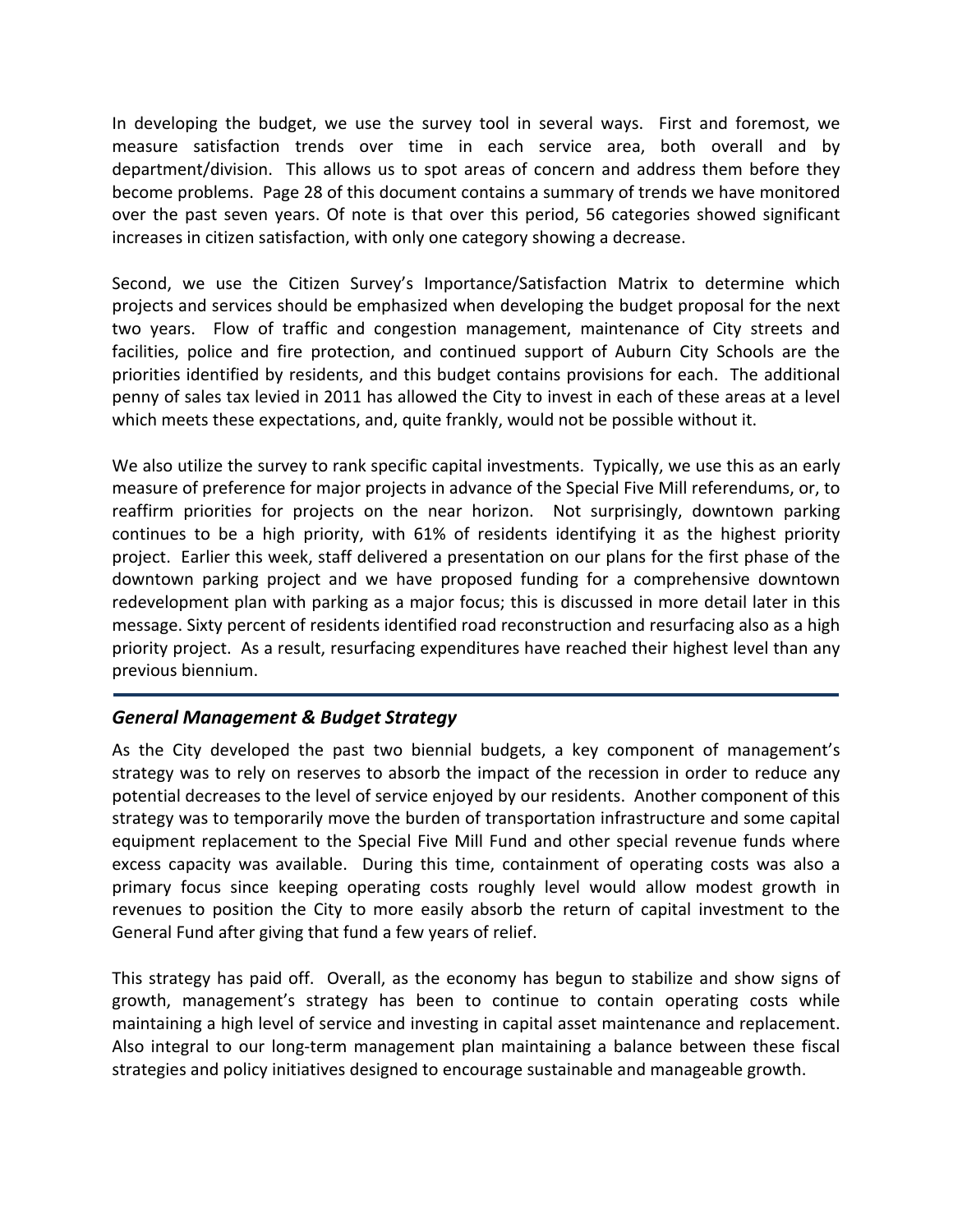The information that follows includes discussion of the key areas of revenues and expenditures we considered in developing this budget proposal. A detailed analysis and discussion of our revenue outlook and trends, as well as an overview on the City's debt position, is included in the Financial Overview starting on page 74 of this document.

*Revenues, Resources and Outlook for the General Fund*: Our fiscal year 2012 General Fund net ending fund balance is projected to be almost 30% of our expenditures. This is over our target range and an increase over currently budgeted amounts. As a result, we plan to draw down this balance in the next biennium by continuing to invest in capital infrastructure and vehicle and equipment replacement. The following table illustrates the six year outlook for the General Fund.

| General Fund (100 Only) - Changes in Fund Balance |               |               |               |                        |             |             |             |              |             |  |  |
|---------------------------------------------------|---------------|---------------|---------------|------------------------|-------------|-------------|-------------|--------------|-------------|--|--|
|                                                   | <b>Actual</b> | <b>Actual</b> | <b>Budget</b> | <b>Biennial Budget</b> |             | Projected   |             |              |             |  |  |
|                                                   | <b>FY10</b>   | <b>FY11</b>   | <b>FY12</b>   | <b>FY13</b>            | <b>FY14</b> | <b>FY15</b> | <b>FY16</b> | <b>FY17</b>  | <b>FY18</b> |  |  |
| <b>Beginning Fund Balance</b>                     | 25,686,770    | 23,374,404    | 25,532,419    | 23,332,145             | 20,107,948  | 19,992,670  | 19,947,438  | 21,048,952   | 22,326,760  |  |  |
| Revenues                                          | 52,114,937    | 55,667,909    | 62,332,862    | 63,253,081             | 64,870,396  | 66,812,634  | 68,913,820  | 71,058,043   | 73,275,776  |  |  |
| Other Financing Sources (OFS)                     | 15,396,250    | 471,317       | 1,757,488     | 296,250                | 296,250     | 300,750     | 305,340     | 312,363      | 319,596     |  |  |
| <b>Total Revenues &amp; OFS</b>                   | 67,511,187    | 56,139,225    | 64,090,350    | 63,549,331             | 65,166,646  | 67,113,384  | 69,219,160  | 71,370,406   | 73,595,373  |  |  |
| Expenditures                                      | 46,971,169    | 45,788,038    | 53,137,482    | 55,502,769             | 54,049,165  | 55,647,695  | 56,315,933  | 57,987,547   | 57,052,291  |  |  |
| Other Financing Uses (OFU)                        | 22,852,384    | 8,193,172     | 13, 153, 142  | 11,270,759             | 11,232,759  | 11,510,922  | 11,801,713  | 12, 105, 051 | 12,420,898  |  |  |
| <b>Total Expenditures &amp; OFU</b>               | 69,823,553    | 53,981,210    | 66,290,624    | 66,773,528             | 65,281,924  | 67,158,617  | 68,117,646  | 70,092,598   | 69,473,189  |  |  |
| <b>Change in Fund Balance</b>                     | (2,312,366)   | 2,158,015     | (2,200,274)   | (3, 224, 197)          | (115, 278)  | (45, 232)   | 1,101,514   | 1,277,808    | 4, 122, 184 |  |  |
| <b>Ending Fund Balance</b>                        | 23,374,404    | 25,532,419    | 23,332,145    | 20,107,948             | 19,992,670  | 19,947,438  | 21,048,952  | 22,326,760   | 26,448,944  |  |  |
| Less: Permanent Reserve Fund                      | 4,682,899     | 4,724,918     | 4,070,287     | 4,090,638              | 4,111,092   | 4,172,758   | 4,235,349   | 4,298,880    | 4,363,363   |  |  |
| <b>Net Ending Fund Balance</b>                    | 18,691,505    | 20,807,501    | 19,261,858    | 16,017,309             | 15,881,579  | 15,774,680  | 16,813,603  | 18,027,881   | 22,085,581  |  |  |
|                                                   |               |               |               |                        |             |             |             |              |             |  |  |
| NEFB as % of Exp. & OFU                           | 33.06%        | 38.55%        | 29.74%        | 23.99%                 | 24.33%      | 23.49%      | 24.68%      | 25.72%       | 31.79%      |  |  |
| Unreserved, Undesignated                          | 11,265,468    | 13,053,936    | 11,472,021 l  | 8,477,347              | 8,592,404   | 8,727,233   | 10,008,855  | 11,466,827   | 15,725,873  |  |  |
| Unreserved, Undesignated as % of total            | 48.20%        | 51.13%        | 49.17%        | 42.14%                 | 42.93%      | 43.71%      | 47.51%      | 51.31%       | 59.41%      |  |  |
| Debt Svc. as a % of total adj Exp&OFU             | 11.4%         | 14.5%         | 12.8%         | 12.5%                  | 12.0%       | 9.7%        | 7.9%        | 7.7%         | 6.9%        |  |  |
| Personal Services as a %                          | 47.02%        | 50.45%        | 43.75%        | 43.53%                 | 45.29%      | 45.11%      | 45.59%      | 45.41%       | 46.96%      |  |  |

Overall, our revenues have stabilized since the downturn, and we are beginning to see modest growth in most major revenue categories. As is our practice, our revenue projections are conservative, but realistic. Revenue from business license fees, as a lagging indicator, is projected to see a slight decline. We continue to see robust growth in our Occupational License Fee revenue as a result of our industrial development activities, and sales tax recovery continues indicating the growing strength in our local economy. For a more in‐depth look at our General Fund revenue outlook, please see the *Financial Overview* on page 77.

The one percent sales tax increase authorized by the City Council in August of 2011 was intended to provide for school infrastructure investment, continued economic development, improvements to the Opelika Road corridor, and to maintain the current service levels provided to Auburn's citizens. The ordinance levying the additional penny contained a provision to rescind the increase if an Ad Valorem Tax increase is approved by voters in a millage sufficient to replace the penny. In recognition of this, we have targeted the proceeds of the sales tax increase primarily towards non-recurring capital investments. This complements our ongoing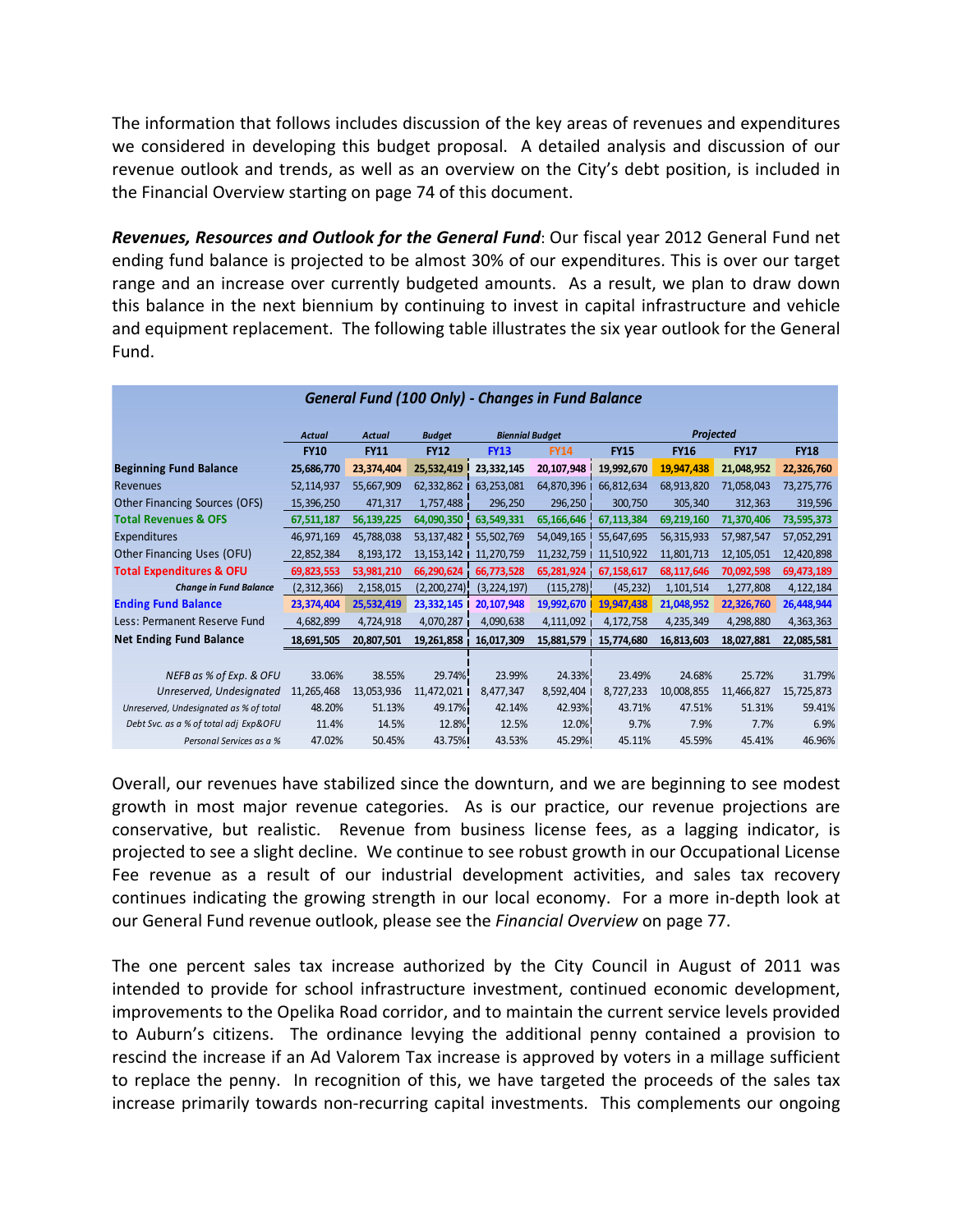strategy and positions the City to react to a potential reduction in sales tax revenues should the increase be rescinded.

Should a reduction occur, and if resulting revenue growth is insufficient to maintain existing service levels, we would reduce our General Fund capital investments while slowly scaling back service delivery in order to balance the budget over the longer term. This would require a return to the Special Five Mill Tax to fund infrastructure needs at a reduced level and eliminate or postpone quality of life projects (primarily future recreation center and park projects) and reconsideration of future economic development projects.

**Operating Costs:** In general, we have maintained our departmental operating costs roughly level since the downturn began. The proposed budget includes personnel cost increases sufficient to cover the merit plan, modest increases to cover rising maintenance and energy costs, funds to operate the new Senior Center, increased funds for mowing and trimming of rights‐of‐way, and additional overtime to accommodate increased Police patrols. A cost of living adjustment is not included in the budget recommendation.

Personnel costs have historically accounted for roughly 50% of our total General Fund expenditures and about 75% of our departmental costs. Personnel costs are the largest single component of our operating cost structure. As such, controlling personnel costs is a critical component of our fiscal planning. With the increase in spending related to education,



economic development, and capital investment, this ratio has dropped to around 45%, and is projected to remain at this level for the projection period. Ongoing organizational changes related to the creation of the Neighborhood, Growth, Development and Infrastructure Business Unit along with improvements in operations and technology across all departments have allowed us to reduce the overall number of

budgeted employees from the FY2008 level *(see the chart above, and the Personnel Authorization Summary table on page 107 for more detail).* Since the current biennium began, we have shed five regular full-time positions, and left two assistant director positions unfunded. Zero new positions are recommended in this proposed budget, and as stated above a cost-ofliving adjustment (COLA) is not included. As the economy continues to improve, however, and our employees are asked to do more with less, we will have to reconsider this course to maintain our competitive position in the labor market and retain quality employees.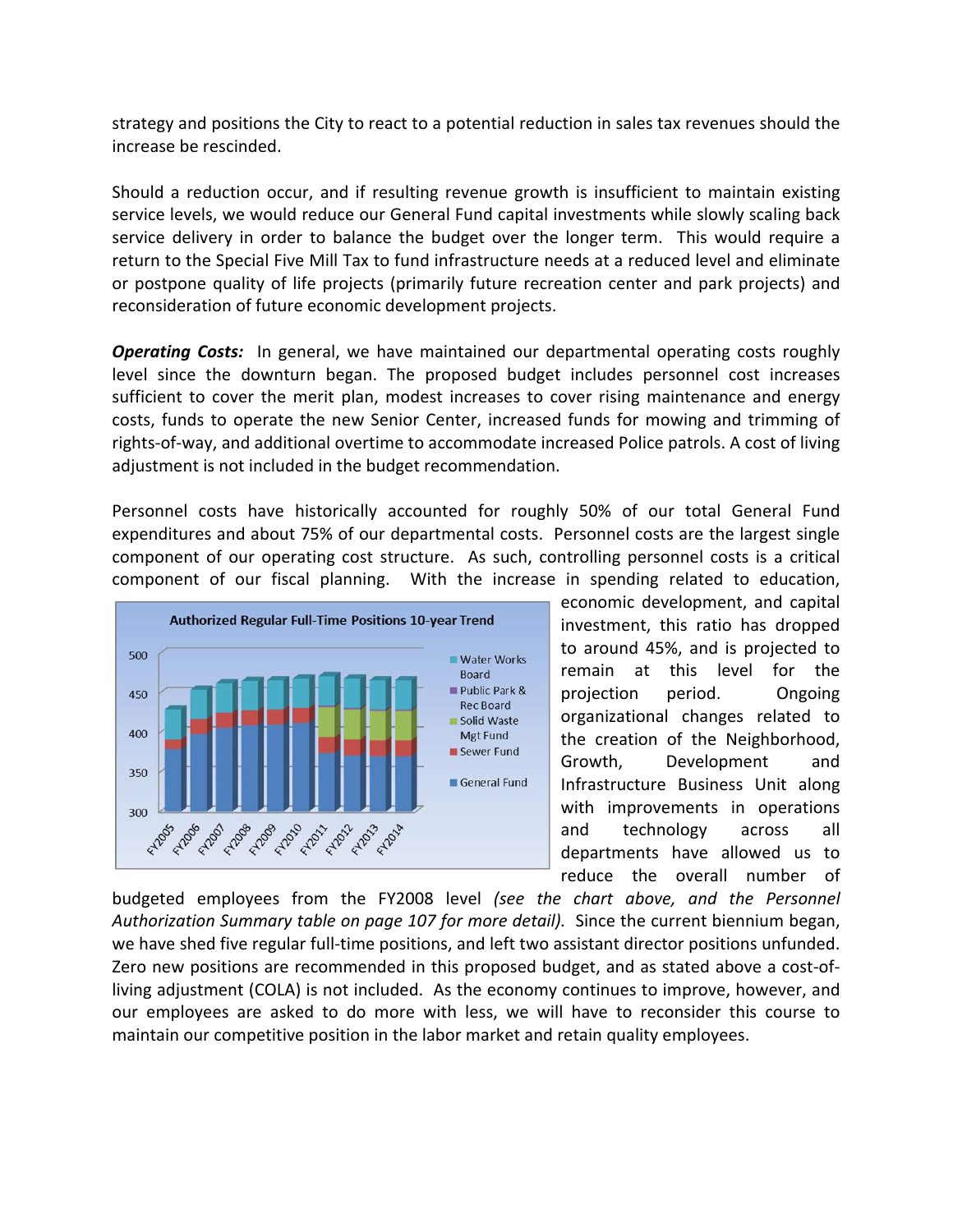#### **Capital Investments:** Our capital investment strategy has remained consistent with the

approach outlined in the past two biennial budgets. After several years of lean capital budgets the General Fund began in FY2012 taking a larger role in capital funding, including the replacement of aging vehicles and equipment in the City's fleet, and City infrastructure repair and mainte‐ nance projects.

Using General Fund cash for major capital investment has also been necessitated by a shift in our debt spending over the last several years. In the past, a large number of maintenance projects and large equipment purchases were funded through the issuance of general obligation debt. As our debt has increasingly shifted towards major investments in economic develop‐ ment (technology parks and major commercial developments like Sam's), we have begun to fund much of our routine road and in‐ frastructure maintenance and the replacement of capital equipment to a pay‐as‐you‐go basis, using cash. The chart at the top of this page illustrates the reprogramming in General Fund debt that has occurred to meet the Council's priority of industrial and commercial development.

The proposed budget contains \$11,397,657 in General Fund capital spending over the biennium, with over 85% of that amount providing for maintenance and im‐ provements to infrastructure and facilities. The remaining capital





| <b>Budgeted Capital Outlay &amp; Projects (by funding source)</b> |               |               |              |  |  |  |  |
|-------------------------------------------------------------------|---------------|---------------|--------------|--|--|--|--|
|                                                                   | <b>FY2013</b> | <b>FY2014</b> | <b>Total</b> |  |  |  |  |
| <b>General Fund</b>                                               | \$            | \$            | \$           |  |  |  |  |
| Departmental Vehicles & Equipment Replacement                     | 944,750       | 657,900       | 1,602,650    |  |  |  |  |
| Departmental Vehicles & Equipment Expansion                       | 13,900        | 18.480        | 32,380       |  |  |  |  |
| <b>Departmental Projects</b>                                      | 759,000       | 65,000        | 824,000      |  |  |  |  |
| <b>General Operations Projects</b>                                | 135,000       | 35,000        | 170,000      |  |  |  |  |
| <b>Public Works Project Operations</b>                            | 4,482,848     | 4,285,779     | 8,768,627    |  |  |  |  |
| Total - General Fund Capital Outlay & Projects                    | 6,335,498     | 5,062,159     | 11,397,657   |  |  |  |  |
| <b>Sewer Fund</b>                                                 |               |               |              |  |  |  |  |
| Departmental Vehicles & Equipment Replacement                     |               | 25,000        | 25,000       |  |  |  |  |
| Departmental Vehicles & Equipment Expansion                       | 105,000       | 25,000        | 130,000      |  |  |  |  |
| Projects                                                          | 5,137,000     | 1,538,500     | 6,675,500    |  |  |  |  |
| <b>Total</b> - Sewer Fund                                         | 5,242,000     | 1,588,500     | 6,830,500    |  |  |  |  |
| Solid Waste Management Fund                                       |               |               |              |  |  |  |  |
| Departmental Vehicles & Equipment Replacement                     | 513,000       | 564,500       | 1,077,500    |  |  |  |  |
| Departmental Vehicles & Equipment Expansion                       |               |               |              |  |  |  |  |
| Projects                                                          | 12,500        | 12,500        | 25,000       |  |  |  |  |
| <b>Total - Solid Waste Management Fund</b>                        | 525,500       | 577,000       | 1,102,500    |  |  |  |  |
| <b>Public Parks &amp; Recreation Board Fund</b>                   |               |               |              |  |  |  |  |
| Capital Outlay & Projects                                         | 61,000        |               | 61,000       |  |  |  |  |
| <b>Total - Public Parks &amp; Recreation Board Fund</b>           | 61,000        |               | 61,000       |  |  |  |  |
| <b>Total - Budgeted Capital Outlay &amp; Projects</b>             | 12,163,998    | 7,227,659     | 19,391,657   |  |  |  |  |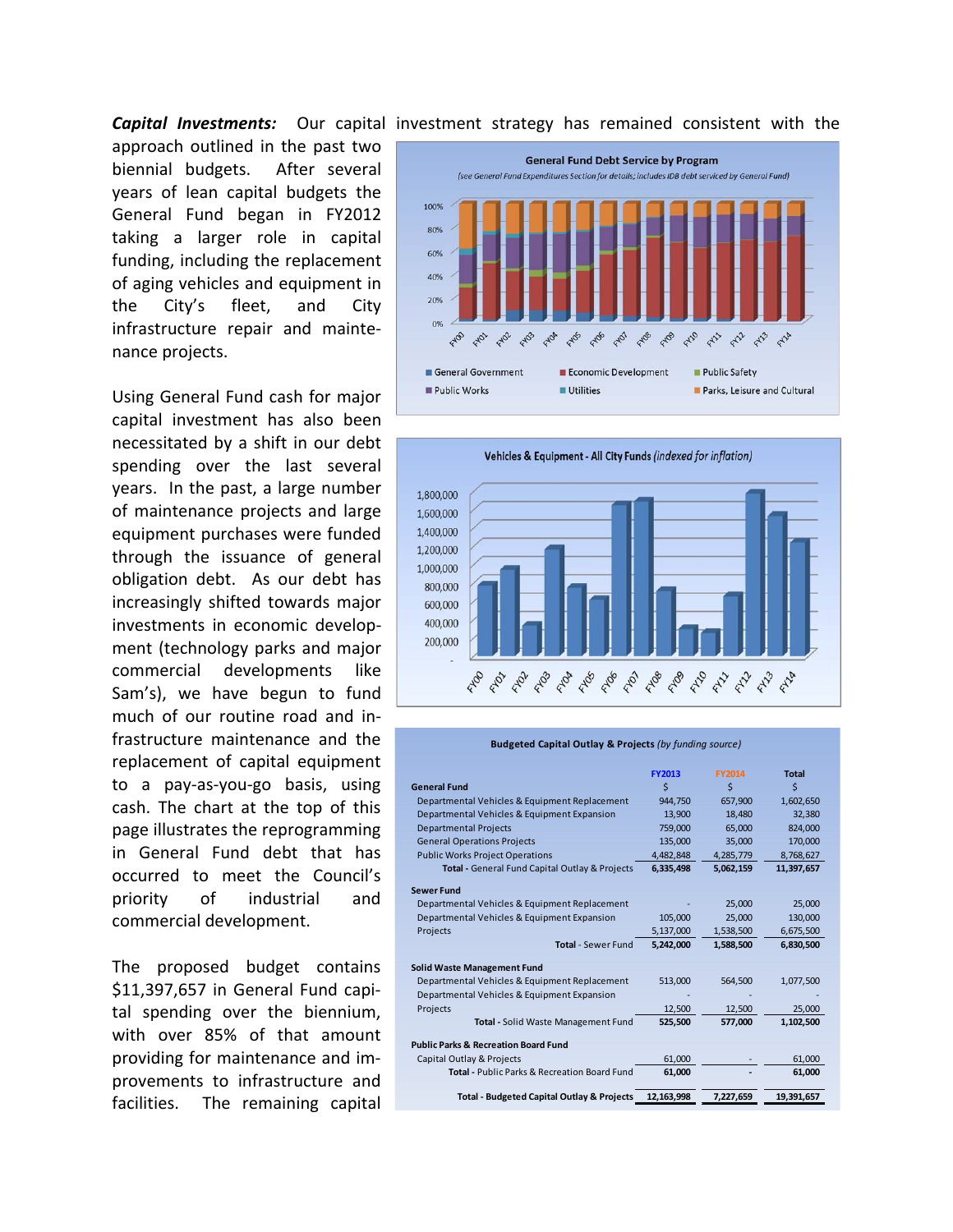investment is applied towards the replacement of aging vehicles and equipment. Over the past several years, vehicle and equipment replacements have been postponed, resulting in higher operating and repair costs and a greater likelihood that downtime will result in service disruptions. The graph on the preceding page shows the City's spending trends on vehicles and equipment, and illustrates the lack of equipment replacement during the downturn. Since service and staffing levels have remained relatively constant over the past several years we have not enlarged our fleet. Therefore, the proposed non-project capital budget emphasizes replacement rather than expansion. Of the \$2,867,530 proposed for capital equipment and vehicles, approximately 95% replaces existing assets. The few items that are classified as expansion will enhance the efficiency and effectiveness of operations. It is important that the City continues to renew the fleet on a consistent basis in order to reduce overall operating costs and maintain service levels.

*Growth & Development Issues:* Our focus on growth management will help to ensure that we are maximizing the use of our existing infrastructure and services as we move into the next biennium. We have taken a number of positive steps in this direction over the last few years. Improvements to our development agreement process and increases in sewer access fees have helped to ensure developers participate in the public costs associated with growth projects, and the adoption of *CompPlan 2030* in October of 2011 reinforced the City Council's and management's commitment to smart growth principles. In general, the Future Land Use Plan, a key component of *CompPlan 2030*, emphasizes infill development and makes it easier to redevelop nonconforming sites. While infill development and redevelopment increases density, the maximum utilization of the existing infrastructure needed to provide service is less costly in the long run than expanding our service territory.

Upon adoption of *CompPlan 2030* by the City Council, the Planning staff (in concert with the Planning Commission) began working in earnest toward plan implementation. A priority implementation document was developed and it has served as the foundation upon which the initial phase of plan realization has been based.

To date, the City's Annexation Policy has been updated to reflect the City's optimal boundary growth strategy set forth for the 2030 planning horizon. Annexation analysis has been enhanced to include additional input from Auburn City Schools, the Codes Division of Public Safety, and the Animal Control Division of Environmental Services. This input supplements analysis already provided by the Environmental Services, Finance, Planning, Public Safety, Public Works, and Water Resource Management Departments. Finally, the policy takes a proactive approach by citing the future land use classification assigned to each subject property and providing potential zoning options to be considered.

As we continue to implement the policies and objectives in *CompPlan 2030,* we expect to see long-term improvements in land use and more strategic use of multi-family zoning that will result in better managed growth, more efficient use of infrastructure and services, and stronger neighborhoods.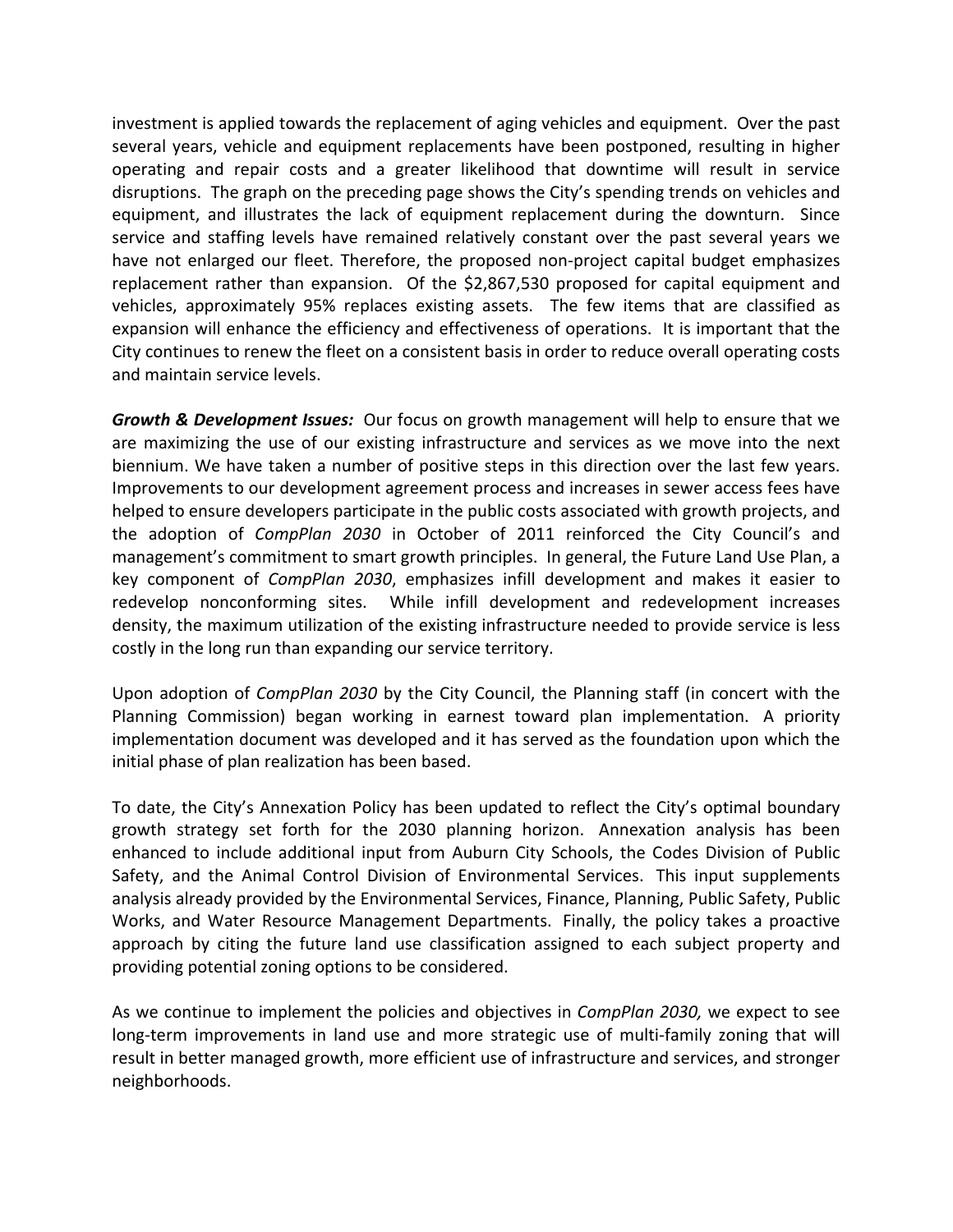#### *City Council Priorities*

The City is fortunate to have a City Council that has maintained a very strong consensus on the priorities of the City's management and future direction. In preparation for the budget and through the completion of a priority ranking worksheet, the Council was asked to rank which projects and services should be given priority in the next biennium. The results of the ranking exercise again revealed a strong consensus on where our resources should be allocated and reaffirmed the course we are



presently taking. The chart to right gives a summary view of how the City's General Fund resources are allocated to meet these priorities; the program areas include the departments and divisions tasked with these services, as well as the non-departmental spending, such as debt service and agency support, required to fulfill those tasks. More information on the program areas can be found on pages 125‐126 of this document. The top ten priorities that follow illustrate the Council's focus on each of these general categories. A packet of tables detailing these priorities is included in your binder. Note that while we do not include any public safety services areas in our ranking, the Council and our residents have continued to demand the highest level of protection in this regard as is demonstrated by our allocation of resources to this program area.

*#1 ‐ School Funding:*  The City Council, like our residents, continues to place a high priority on the funding of our local schools. With the decrease in state funding over the past several years and continued growth in enrollment, the City Council dedicated an additional \$2.5 million from the sales tax increase to Auburn City Schools (ACS) to help fund the construction of the new elementary school and purchase land for a new high school. The construction of the new elementary school is underway, with completion anticipated in time for the



2014 school year. Land has been purchased on East Samford Avenue and construction of a new high school is being evaluated. At the time of this writing, there is still much unresolved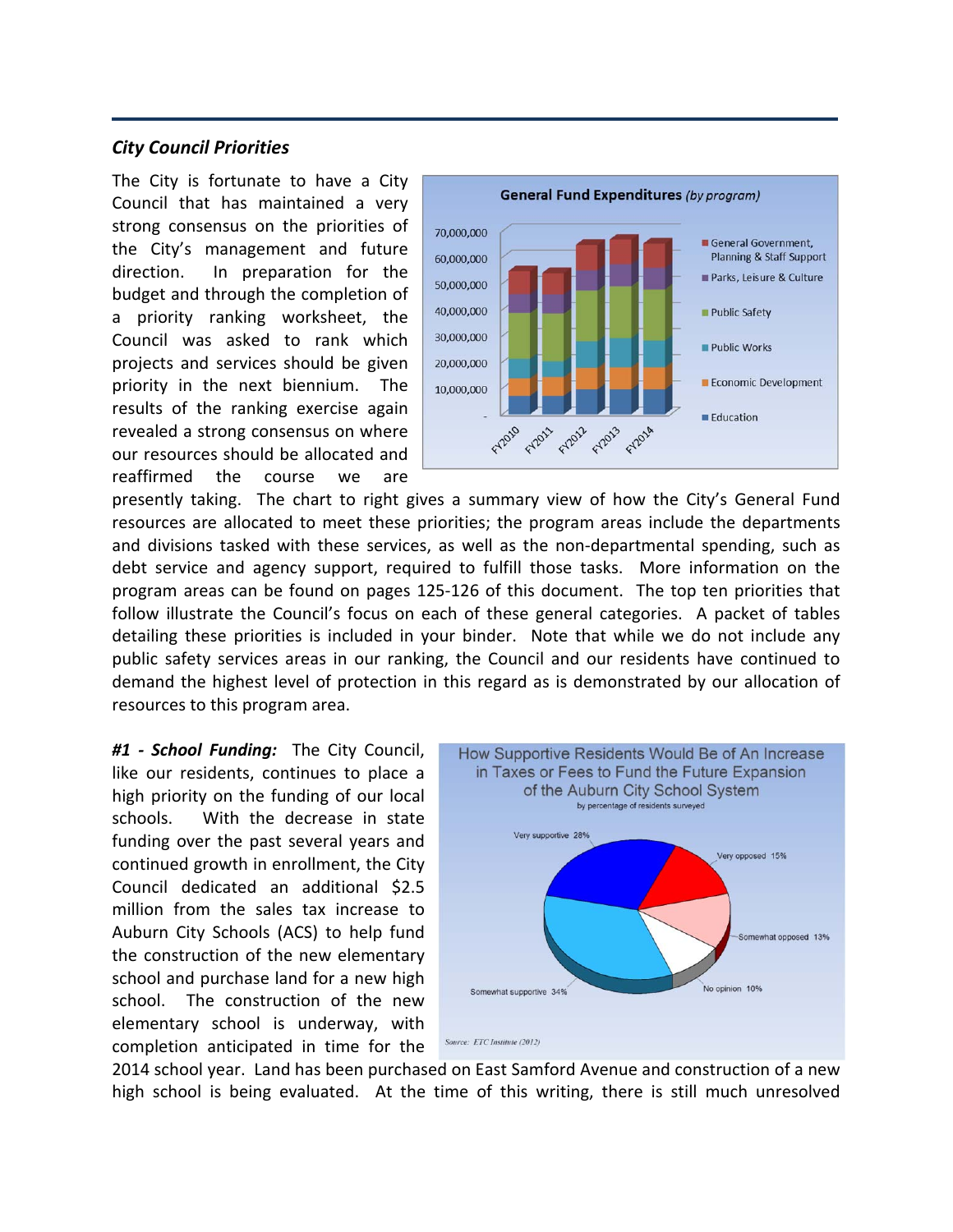regarding the future expansion plans of ACS, as well as the resources required to accommodate future growth. Given these funding needs, it is possible that Auburn City Schools and the City Council will begin the process to put a property tax referendum before voters in the next fiscal year. Should such a referendum pass, it would significantly impact school funding and the existing City fiscal structure. The Citizen Survey was utilized to gauge preliminary support for such referendum. Sixty-two percent of those responding were supportive of an increase in fees or taxes (see chart on preceding page). Of those answering in the affirmative, 65% preferred an increase in Ad Valorem taxes.

*#2 ‐ Industrial Development:*  Industrial development, as directed by the City's Industrial Development Board (IDB) and carried out by the City's Economic Development (ED) Department, has long been a priority of the City Council and management. The targeted activities of the IDB and ED create high‐wage jobs for residents, increase revenues for the City, and increase opportunities for local businesses. The proposed budget includes debt service for the completion of Auburn Technology Park West and continued funding of the activities of the IDB.

*#3 ‐ Commercial Development:*  While the City has always strived to promote commercial development, efforts have been increased in recent years in order to compete with neighboring communities. In the last few years, our efforts in this regard have expanded to complement overall community redevelopment goals as well. In July of 2011, a presentation to the City Council outlined the new Commercial Development Incentive program, and we have already forged agreements with several new and existing businesses to use the sales tax sharing program to promote expansions and redevelopments. This program is expected to be a vital part of the efforts to reinvigorate Opelika Road and the downtown area.

*#4 ‐ Renew Opelika Road:* The revitalization of Opelika Road was identified as a priority by City staff and the City Council as early as 2010. Of several focus areas identified for special study in *CompPlan 2030*, the Opelika Road Corridor rose to the top. As a result, the "Renew Opelika Road" planning initiative is well underway with completion anticipated in December 2012. Plan implementation will be coordinated largely by the Planning and Economic Development Departments. One million dollars is included in each year of the proposed budget and Capital Improvement Plan (CIP); this may be used for debt service or capital projects depending on the aforementioned plan, adoption and implementation details.

*#5 ‐ Street Maintenance & #7 ‐ Intersection/Street Segment Improvements:*  With traffic flow and congestion concerns as priorities for citizens and Council, the proposed budget includes a number of capital projects addressing roadways. Two million dollars in general resurfacing and restriping projects are proposed each year, with an additional \$575K from the General Fund leveraging over \$1.3

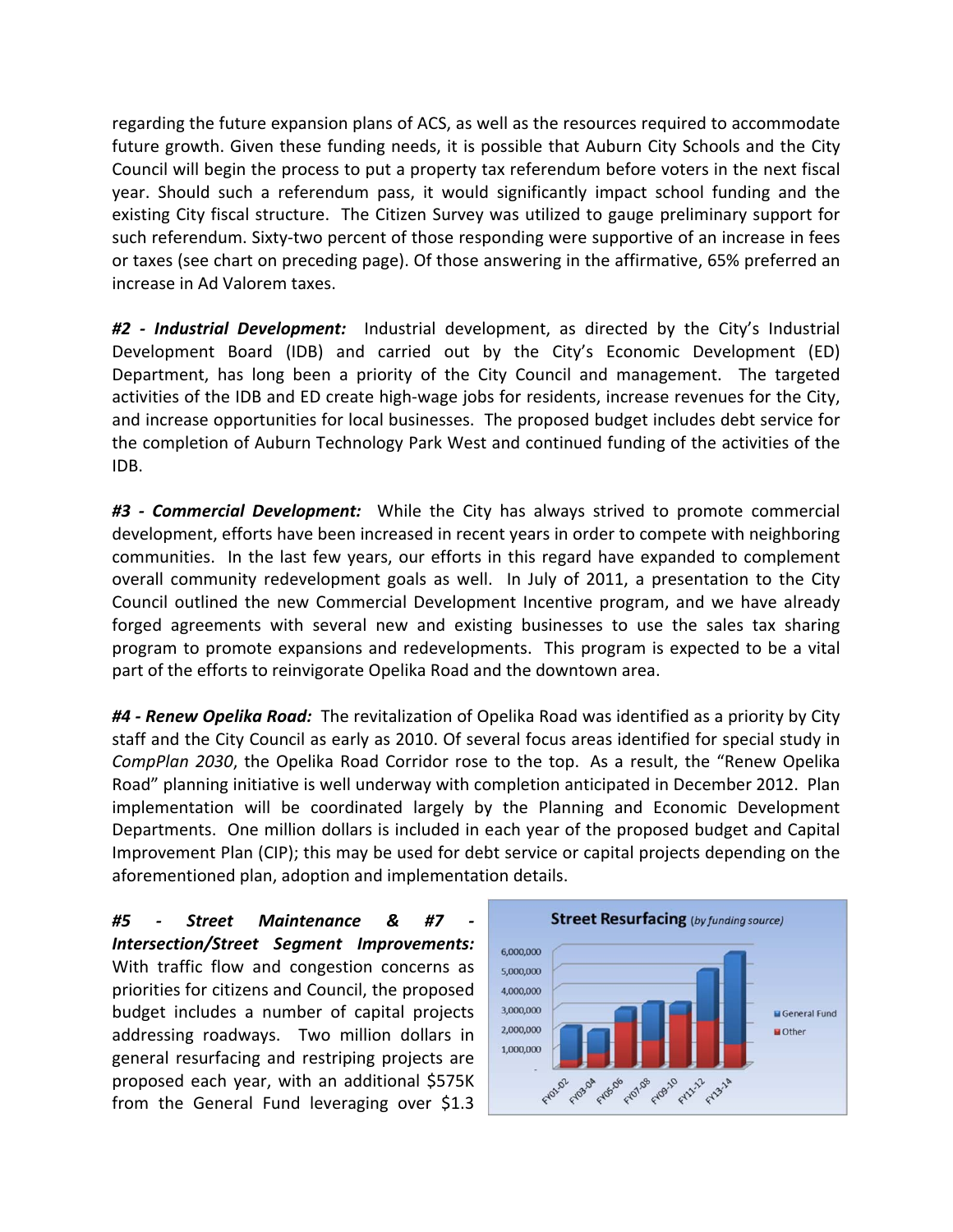million in ALDOT funding for Moores Mill and Shelton Mill Roads. The chart on the preceding page shows our increased resurfacing funding, as well as the larger role the General Fund is taking to meet the need. To alleviate congestion on South College and Longleaf, we have proposed almost \$1.0 million in intersection improvements in FY2014; this project will also improve traffic flow coming from the new interchange and Cox Road. Including state funds, we will construct almost \$6.9 million in road projects in the FY2013-FY2014 biennium. We will also finish the improvements to Shug Jordan/East University and South College intersection, which are included in the FY2012 budget. Additionally, we have proposed increased funding for rightof-way maintenance in order to improve our mowing, trimming and litter collection efforts along the roadways.

*#6 ‐ Downtown Parking, #8 ‐ Downtown Event Space & #9 ‐ Downtown Redevelopment Plan:*  Downtown parking continues to be a priority for the residents and City Council, as well as our downtown businesses. There continues to be both the perception of insufficient parking, and the underutilization of existing parking. Further, pedestrian accessibility and way‐finding issues, combined with a lack of landscaping and public space, do not create the welcoming atmosphere a vibrant downtown requires.

In January of last year, residents approved the 2012 Special Five Mill referendum, which in part targeted downtown parking improvements. We assembled an internal team to develop proposals and, after meeting several times with downtown businesses and residents, management delivered recommendations to the Council earlier this week.

The project will entail not only the addition of over 90 new public spaces, but also significant improvements to pedestrian facilities and landscaping. Public improvements are envisioned to be complemented with incentives to encourage businesses to improve the rear entrances to their buildings and open up additional outdoor dining and gathering spaces. Perhaps most innovative is the ability to convert the



east lot into event space in order to enhance and expand our ability to host community events downtown. A preliminary design is shown on this page.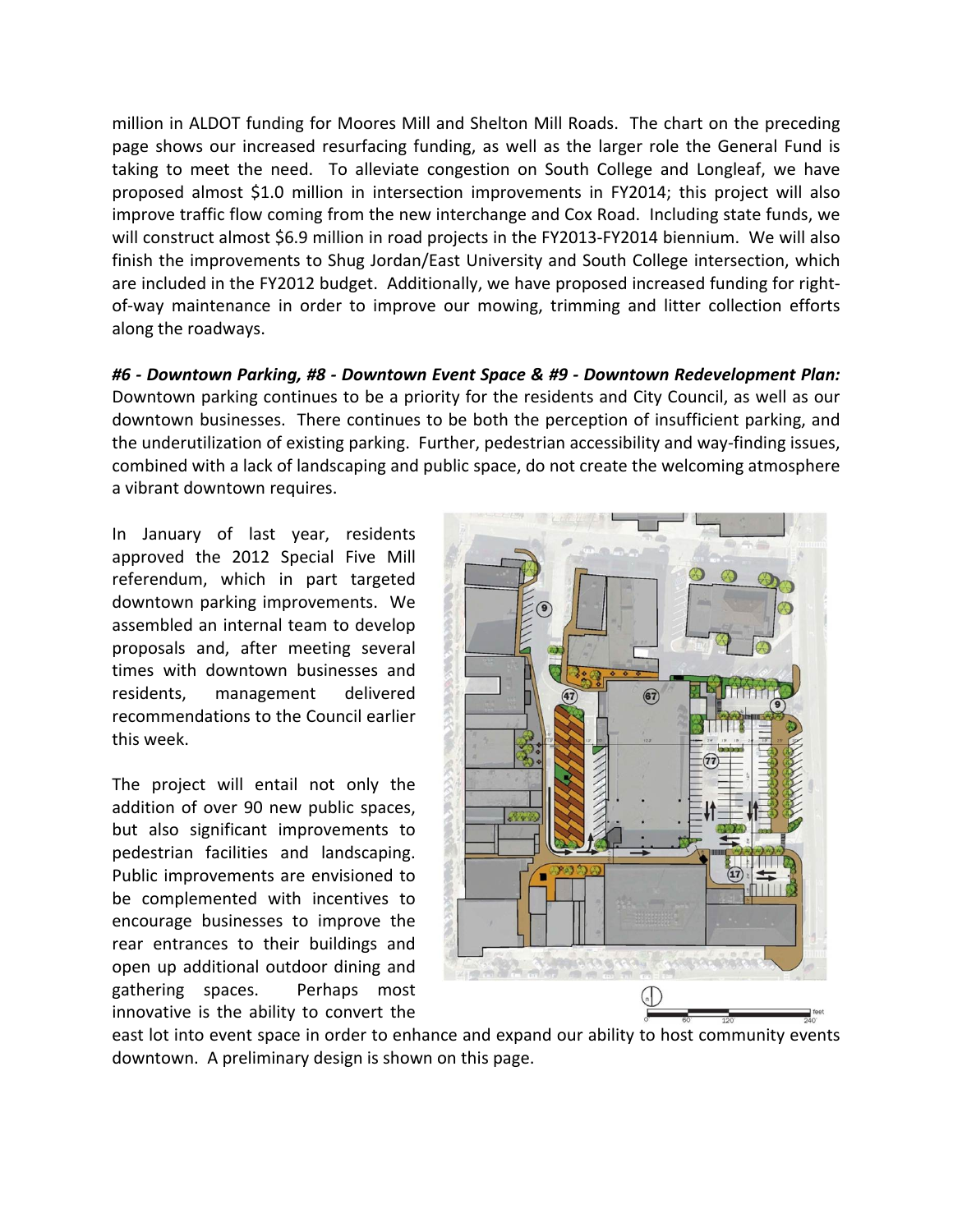*#10 ‐ Facility and Building Maintenance:* Identified on the Citizen Survey as an emerging issue, the Council ranked facility and building maintenance as a medium priority. During the downturn, some routine maintenance and necessary repairs were deferred or unable to be funded to the extent required. I have included some modest funding increases to the departmental operating budgets to facilitate these repairs. Additional funds of \$844,000 are proposed for deferred facility renovations and repairs, including replacement of the HVAC system at the Douglas J. Watson Municipal Complex, a new employee break room and vehicle wash rack at Fleet Services, and roof replacement at three fire stations. City Hall will also receive new paint and carpet for the first time in over ten years, as well as other repairs. The expenditures proposed meet citizen's expectations that their tax dollars are spent wisely to maintain clean, safe facilities in good repair while at the same time reduce the likelihood of more costly repairs down the road.

#### *Also on the horizon…*

Part of developing a two-year budget plan is recognizing that there will be issues and concerns that will be unresolved, unknown, or will require consideration during the budget implementation period. Since some of the known, although unresolved, issues have the potential to have a significant impact on the City's fiscal planning, they warrant some mention now.

- **Moores Mill Road Bridge** Governor Bentley has announced that the City will receive \$4.8 million in funding for the replacement of the bridge over I-85. The cost estimates are still being reviewed, but the City will need to provide at least \$1.2 million as the local match. When we have a better picture of how much we will need, and when we will need to provide it, we will present the Council with a recommendation. If the amount is close to the estimate, we will likely propose either shifting money scheduled for resurfacing, or using any surplus funds from FY2012. If it is significantly higher, we may propose borrowing funds. This is an important project, and we do not wish to miss an opportunity to leverage state funds.
- **School funding** Now that the new superintendent is in place, and the elementary school is under construction, the City will need to work with ACS to determine the school system's long term needs and how best to meet them. More than likely, this will involve putting a referendum for an Ad Valorem tax increase before the voters. This would impact more than just the schools since, as mentioned above, a property tax increase potentially could trigger the repeal of the sales tax increase which could require a major shift in the City's financial strategy. We anticipate much more discussion on this in the near future.
- **Parks & Recreation planning** One initiative that will be undertaken by staff this biennium is to conduct a community recreation needs assessment to provide input for the development of a Parks & Recreation Master Plan. While we do have some undeveloped park lands in our current inventory, we need to make sure our future development of recreation facilities not only meets the needs of our residents, but that we secure sufficient space for long-term expansion. The proposed budget includes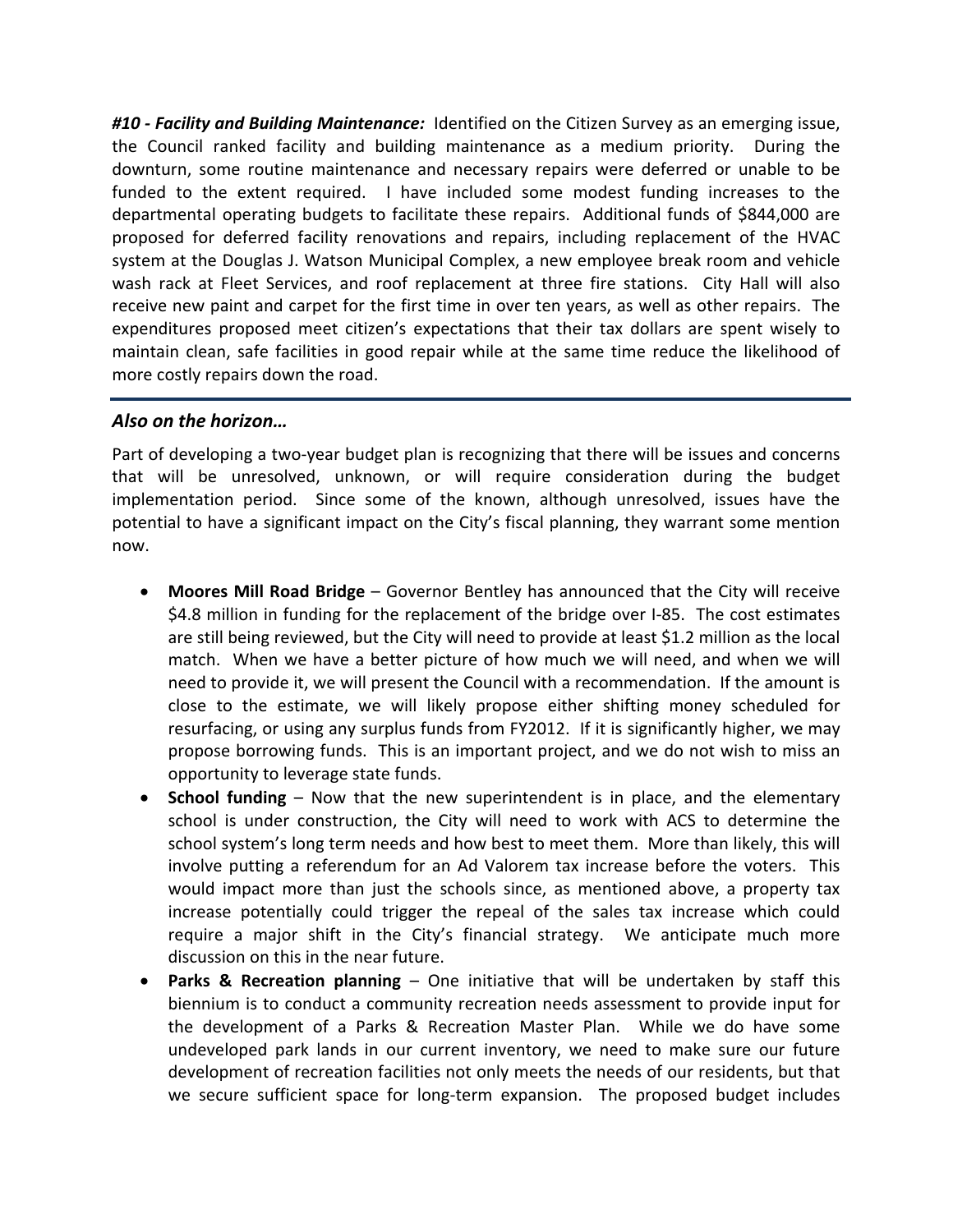funds for debt service should suitable land be found and the Council determines it is necessary.

- **Facility needs** We are in the process of evaluating our long-term facility needs in order to ensure we have adequate space for expansion in the future. Our Police Division is currently in need of additional space. In the next biennium, our space needs assessment will be completed, and options for future facilities will be brought to the Council. We will also be evaluating the designation of a facilities division to handle more routine maintenance in‐house to reduce costs.
- **Maintaining a highly motivated workforce** It has been several years (2009) since a cost-of-living adjustment (COLA) was granted to City employees and a COLA is not proposed for this year. This has been a prudent position during the downturn, however, as the economy recovers we should consider the need to attract and retain quality people and the rising competitiveness of other employers. It has long been a priority of the Council to ensure we have highly educated, qualified, and motivated personnel working in a professional organization. If this is to remain a priority, we will want to consider this at Mid‐Biennium.

#### *In closing…*

The residents of Auburn expect superior service and accountability for their tax dollars. According to the Citizen Survey, the satisfaction with the value received for taxes and fees exceeds the national average by 27 points. The proposed budget is designed to continue to meet the expectations of our citizens, with enough flexibility to react to the continued economic uncertainty which defines our current revenue outlook.

The staff and I welcome any questions you may have about the budget.

Sincerely,

Charles M. Duggan Jr.

Charles M. Duggan, Jr.

City Manager